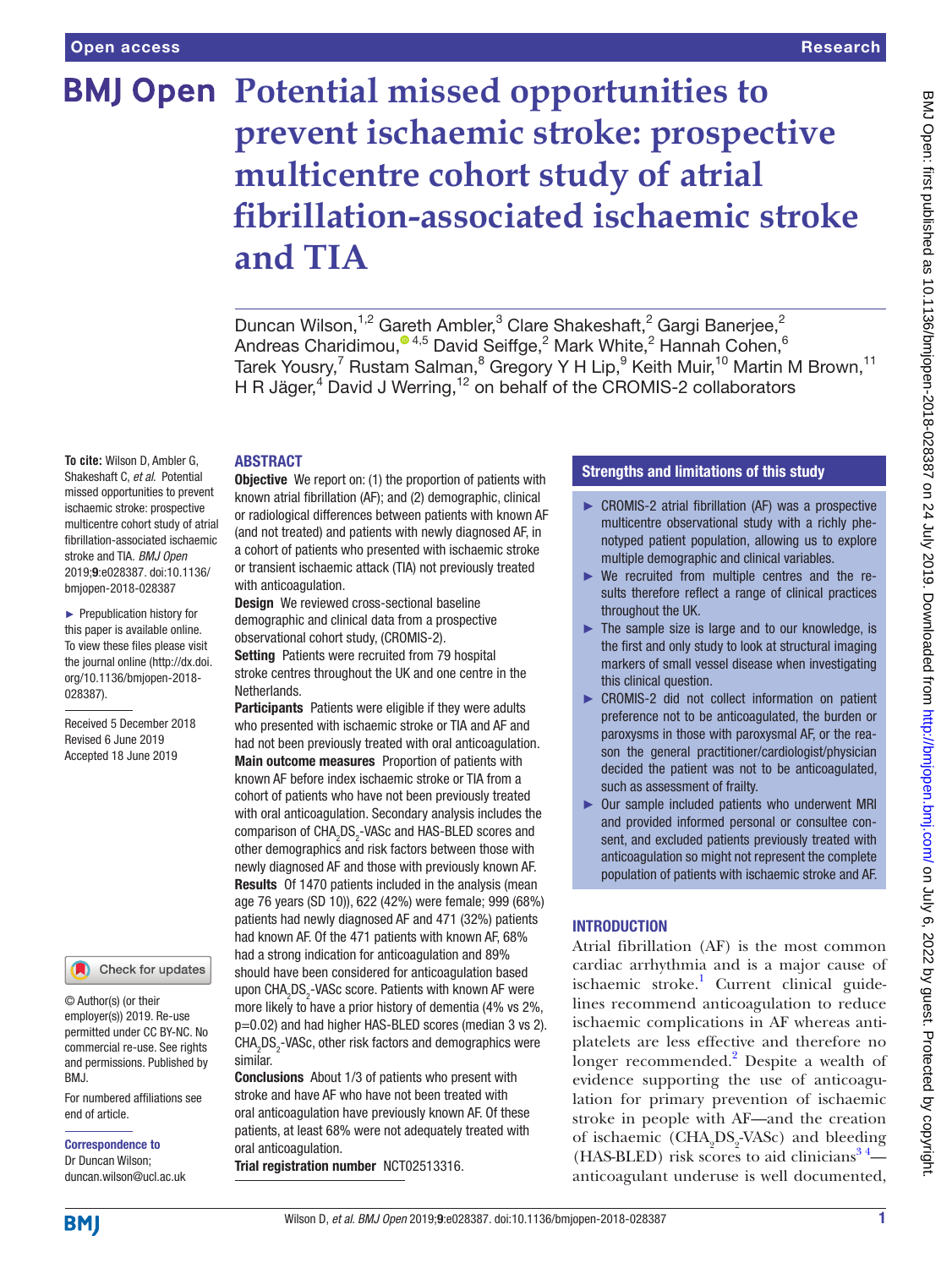with little recent improvement over the last decade.<sup>[5 6](#page-5-3)</sup> Moreover, the reasons for non-treatment with oral anticoagulation in those at risk of ischaemic stroke remain uncertain.

Using the dataset of a multicentre, prospective observational inception cohort study of patients with AF and ischaemic stroke without oral anticoagulants before their index stroke, we sought to determine: (1) the proportion of patients with known AF compared with patients newly diagnosed with AF and (2) report on any demographic, clinical or radiological differences between patients with known AF (and not treated) and patients with newly diagnosed AF from a cohort of patient not previously treated with anticoagulation.

#### **METHODS**

This cross-sectional analysis is from the CROMIS-2 AF study, $7$  a prospective multicentre inception cohort study recruiting from 79 hospital stroke centres in the UK and one centre in the Netherlands between August 2011 and July 2015. In CROMIS-2 AF, patients were eligible if they were adults (aged over 18 years) presenting with ischaemic stroke or TIA and had AF (known or new onset) for which anticoagulation was to be commenced. Patients were excluded from CROMIS-2 AF if they had previously been treated with anticoagulation.

#### Patient and public involvement

The CROMIS-2 protocol was reviewed by a stroke patient panel. The results of CROMIS-2 have been presented at major conferences and are open access.

### Data collection of baseline characteristics, CHA<sub>2</sub>DS<sub>2</sub>-VASc and HAS-BLED score

The following baseline characteristics were prospectively collected by trained stroke research practitioners: age, sex, baseline, stroke severity using the National Institutes of Health Stroke Scale (NIHSS) at index event, prior use of antiplatelet agents before the index stroke, presence (or absence) of the following risk factors: AF diagnosed before stroke or TIA, hypertension, diabetes mellitus, hyperlipidaemia, history of ischaemic stroke (other than index stroke), history of intracerebral haemorrhage, history of cognitive impairment or dementia, current smoker and alcohol use (defined as  $\geq$ 8 units per week)

We calculated composite  $\text{CHA}_{2}\text{DS}_{2}\text{-VASc}^8$  and HAS-BLED<sup>[4](#page-5-6)</sup> scores before the index stroke for each patient. When calculating CHA<sub>2</sub>DS<sub>2</sub>-VASc and HAS-BLED score, we defined hypertension if the patient had a history of hypertension or was on antihypertensive medication. We did not included time in therapeutic range when calculating HAS-BLED as no patients were on previous anticoagulation.

#### Imaging analysis

A PhD (clinical neurology) student (DW) trained in rating structural markers of cerebral small vessel disease

rated cerebral microbleeds, white matter hyperintensities and cortical superficial siderosis using validated or widely accepted scoring systems in accordance with STRIVE (Standards for reporting vascular changes on neuroimaging) consensus guidelines. $9-11$  We considered white matter hyperintensities severe if they were confluent (score 2 or above in either the periventricular or deep white matter)

#### Outcome measures and statistical analysis

The primary outcome measure was the proportion of patients with AF known before the index stroke. In a secondary analysis, we compared (1)  $\text{CHA}_{2}\text{DS}_{2}\text{-VASc}$ scores (using two thresholds:  $\text{CHA}_2\text{DS}_2\text{-VASC}$  score reaching evidence for recommended oral anticoagulation (class 1, level A evidence) and  $\mathrm{CHA_{2}DS_{2}}$ -VAS $\mathrm{c}$  score reaching evidence for consideration of oral anticoagulation (class 2a level b evidence) (2) HAS-BLED scores and (3) demographic and baseline characteristics between patients with known AF before study entry and those with newly diagnosed AF at study entry.

We performed group comparison using the  $\chi^2$  test for categorical variables and the Mann-Whitney U-test for continuous variables. All tests were two-tailed, and statistical significance was determined at  $\alpha$ -level of 0.05. We performed statistical analyses using STATA V.13.

#### **RESULTS**

Of the 1490 patients, 1470 (99%) enrolled in CROMIS-2 had information on whether their AF was newly diagnosed at study entry or previously known. The mean age of the cohort was 76 years (SD 10) and 622 (42%) were female. Median NIHSS (available in 928 patients) at stroke onset was 4 (IQR 2 to 9). 1234 patients (84%) presented with a stroke, 236 (16%) with a TIA.

Of the 1470 patients, 999 (68%) patients had newly diagnosed AF at study entry and 471 (32%) had known AF prior to the occurrence of ischaemic stroke or TIA.  $CHA<sub>2</sub>DS<sub>2</sub>-VASc scores (median 3 for both, IQR 2–4)$ [\(figure](#page-1-0) 1) did not differ significantly between both groups. In line with current European guidelines, of the patients with known AF prior to their qualifying stroke 304/447 (68%) had a strong indication for anticoagulation (male



<span id="page-1-0"></span>**Figure 1** Distribution of HAS-BLED and  $CHA<sub>2</sub>DS<sub>2</sub>$ -VASc scores between patients with known AF versus those with newly diagnosed AF. AF, atrial fibrillation.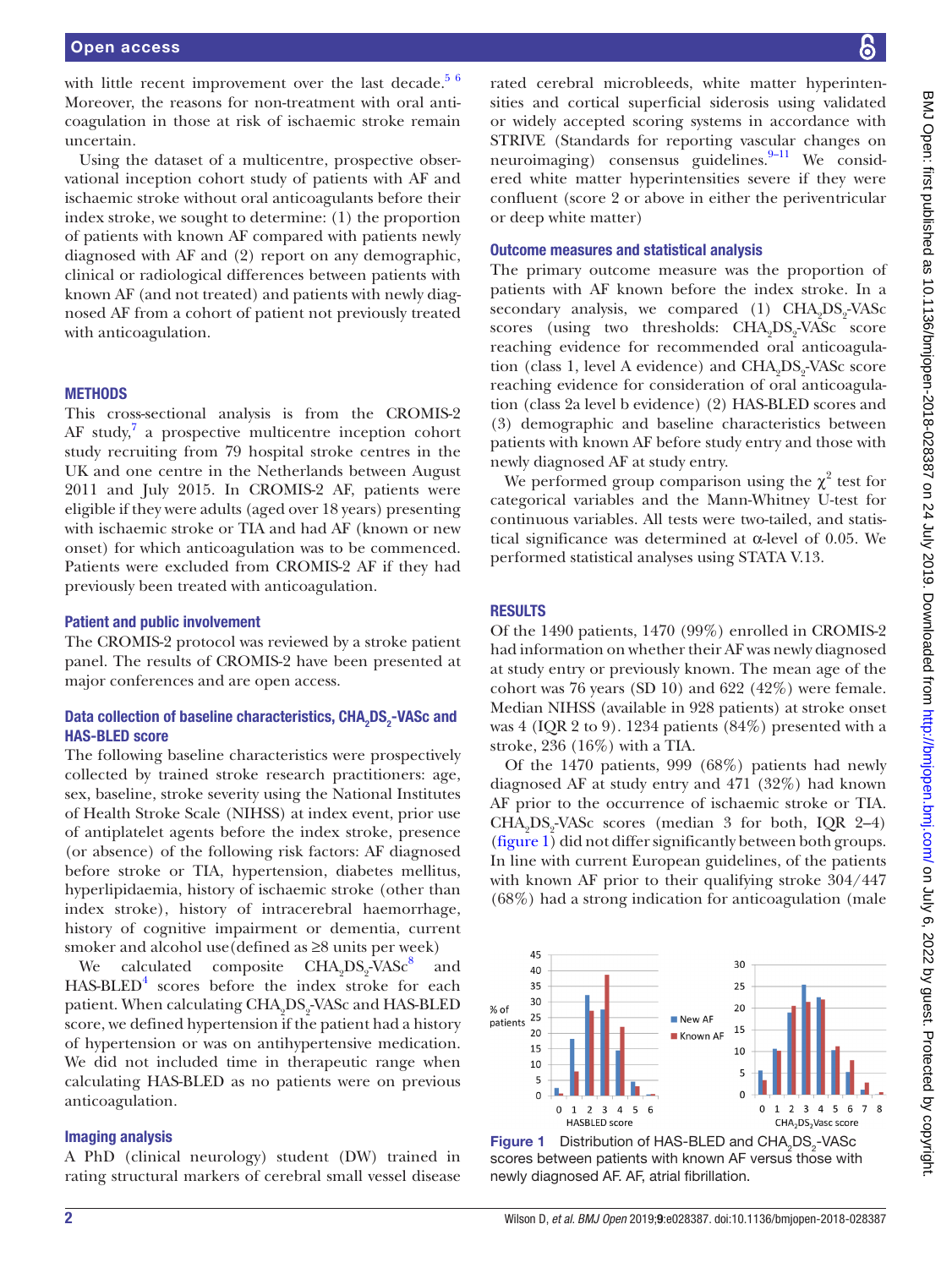<span id="page-2-0"></span>

| Difference in demographics and risk factors between patients with known AF and newly diagnosed AF<br><b>Table 1</b>                   |                                   |                                           |                              |         |
|---------------------------------------------------------------------------------------------------------------------------------------|-----------------------------------|-------------------------------------------|------------------------------|---------|
| <b>Variable</b>                                                                                                                       | <b>All patients</b><br>$(n=1470)$ | <b>Newly</b><br>diagnosed AF<br>$(n=999)$ | <b>Known AF</b><br>$(n=471)$ | P value |
| Age, (SD)                                                                                                                             | 76 (10)                           | 75 (10)                                   | 77(11)                       | 0.04    |
| Age (SD) in those with only one risk factor other than sex                                                                            | 68 (8)                            | 67(8)                                     | 66 (7)                       | 0.501   |
| Sex, female, n (%)                                                                                                                    | 622 (42)                          | 404 (40)                                  | 218 (46)                     | 0.034   |
| Known hypertension,n (%)                                                                                                              | 915 (63)                          | 594/983 (60)                              | 321/465 (69)                 | 0.002   |
| Known diabetes mellitus, n (%)                                                                                                        | 243/1469 (17)                     | 164/998 (16)                              | 79 (17)                      | 0.87    |
| Known hyperlipidaemia, n (%)                                                                                                          | 649/1449 (45)                     | 421/986 (43)                              | 228/463 (49)                 | 0.019   |
| Current smoker, n(%)                                                                                                                  | 165/1425 (12)                     | 114/968 (12)                              | 51/461(11)                   | 0.674   |
| Excessive alcohol, n(%)                                                                                                               | 110/1365 (8)                      | 79/929 (9)                                | 31/436(7)                    | 0.378   |
| Prestroke mRS, median (IQR)                                                                                                           | 0(0 to 0)                         | 0(0 to 0)                                 | 0(0 to 1)                    | 0.002   |
| Dependant living n (%)                                                                                                                | 97/1435 (7)                       | 58/974 (6)                                | 39/461 (8)                   | 0.076   |
| Previous ischaemic stroke n(%)                                                                                                        | 141/1445 (10)                     | 94/977 (10)                               | 47/468 (10)                  | 0.801   |
| Previous ICH n(%)                                                                                                                     | 8/1450(0.5)                       | 5/981(0.5)                                | 3/469(0.6)                   | 0.719   |
| Ischaemic heart disease n(%)                                                                                                          | 241(16)                           | 137(14)                                   | 104(22)                      | < 0.001 |
| Known dementia/cognitive impairment n(%)                                                                                              | 37/1463(3)                        | 18/996 (2)                                | 19/467 (4)                   | 0.010   |
| Known peripheral vascular disease n (%)                                                                                               | 31/1445(2)                        | 19/990 (2)                                | 12/464(3)                    | 0.412   |
| Antiplatelets on admission, n (%)                                                                                                     | 765/1455 (53)                     | 423/986 (43)                              | 342/469 (73)                 | < 0.001 |
| Cerebral microbleeds, presence, n (%)                                                                                                 | 308(21)                           | 207(21)                                   | 101(21)                      | 0.751   |
| Confluent white matter hyperintensities, presence, n (%)                                                                              | 428 (29)                          | 281 (28)                                  | 147 (31)                     | 0.225   |
| Cortical superficial siderosis, presence, n (%)                                                                                       | 5(0.3)                            | 5(0.5)                                    | 0(0.0)                       | 0.183   |
| Prestroke CHA <sub>2</sub> DS <sub>2</sub> -VASc, median, (IQR)<br>(available in 1374 patients)                                       | 3(2 to 4)                         | 3(2 to 4)                                 | 3(2 to 4)                    | 0.001   |
| CHA <sub>2</sub> DS <sub>2</sub> -VASc score≥1 n (%)                                                                                  | 1306/1374 (95)                    | 877/927 (95)                              | 429/447(96)                  | 0.274   |
| CHA <sub>2</sub> DS <sub>2</sub> -VASc score reaching evidence for recommended oral<br>anticoagulation (class 1a evidence), n (%)     | 895/1374 (65)                     | 591/927 (64)                              | 304/447 (68)                 | 0.121   |
| CHA <sub>2</sub> DS <sub>2</sub> -VASc score reaching evidence for consideration of oral<br>anticoagulation (class 2b evidence) n (%) | 1182/1374 (86)                    | 786/927 (85)                              | 396/447 (89)                 | 0.057   |
| Prestroke HAS-BLED median (IQR) (available in 1280 patients)                                                                          | 3(2 to 3)                         | 2(2 to 3)                                 | 3(2 to 3)                    | 0.010   |
|                                                                                                                                       |                                   |                                           |                              |         |

AF, atrial fibrillation; ICH, intracerebral haemorrhage; mRS, modified Rankin Scale.

patient with a CHA<sub>2</sub>DS<sub>2</sub>-VASc score of two or more or female patient with a CHA<sub>2</sub>DS<sub>2</sub>-VASc score of three or more) and 396/447 (89%) ought to have been considered for anticoagulation (male patients with a  $\mathrm{CHA}_{2}\mathrm{DS}_{2}\mathrm{VASC}$ score of one or more, female patients with a  $\text{CHA}_2\text{DS}_2$ -VASc score of [2](#page-5-1) or more).<sup>2</sup> Patients with known AF before their ischaemic stroke or TIA had higher HAS-BLED scores compared with those with newly diagnosed with AF (median 3 (IQR 2–3) vs 2, (IQR 2–3) p=0.010) ([figure](#page-1-0) 1). Significantly more patients with known AF were on antiplatelet agents before the index stroke compared with patients with newly diagnosed AF  $(73\% \text{ vs } 43\%, \text{ p} < 0.001)$ . Patients with known AF were more likely to have a prior history of dementia or cognitive impairment (4% vs 2%,  $p=0.010$ , more likely to have hypertension (69% vs 61%,  $p=0.002$ ) and hyperlipdaemia (49% vs 42%, p=0.019) and more likely to have ischaemic heart disease (22% vs 14%, p<0.001). Other variables in patients with known AF and those with newly diagnosed AF did not differ significantly

including the presence of small vessel disease structural imaging markers. ([table](#page-2-0) 1)

Given the significant difference in HAS-BLED scores between patients with known AF and those with newly diagnosed AF, we evaluated this further by exploring the individual components of the score. This revealed a significant difference in medications predisposing to bleeding between the two groups  $(73\% \text{ vs } 46\%, \text{p} < 0.001)$ . Of the medications predisposing to bleeding, 95% were taking antiplatelets and 5% were taking non-steroidal anti-inflammatory drugs. The probable indications for antiplatelets were also different between the groups; the known AF patients had a significantly higher prevalence of ischaemic heart disease 22% vs 14%.

## **DISCUSSION**

In this cohort of patients with ischaemic stroke or TIA and AF, we found that 396/447 (89%) of patients with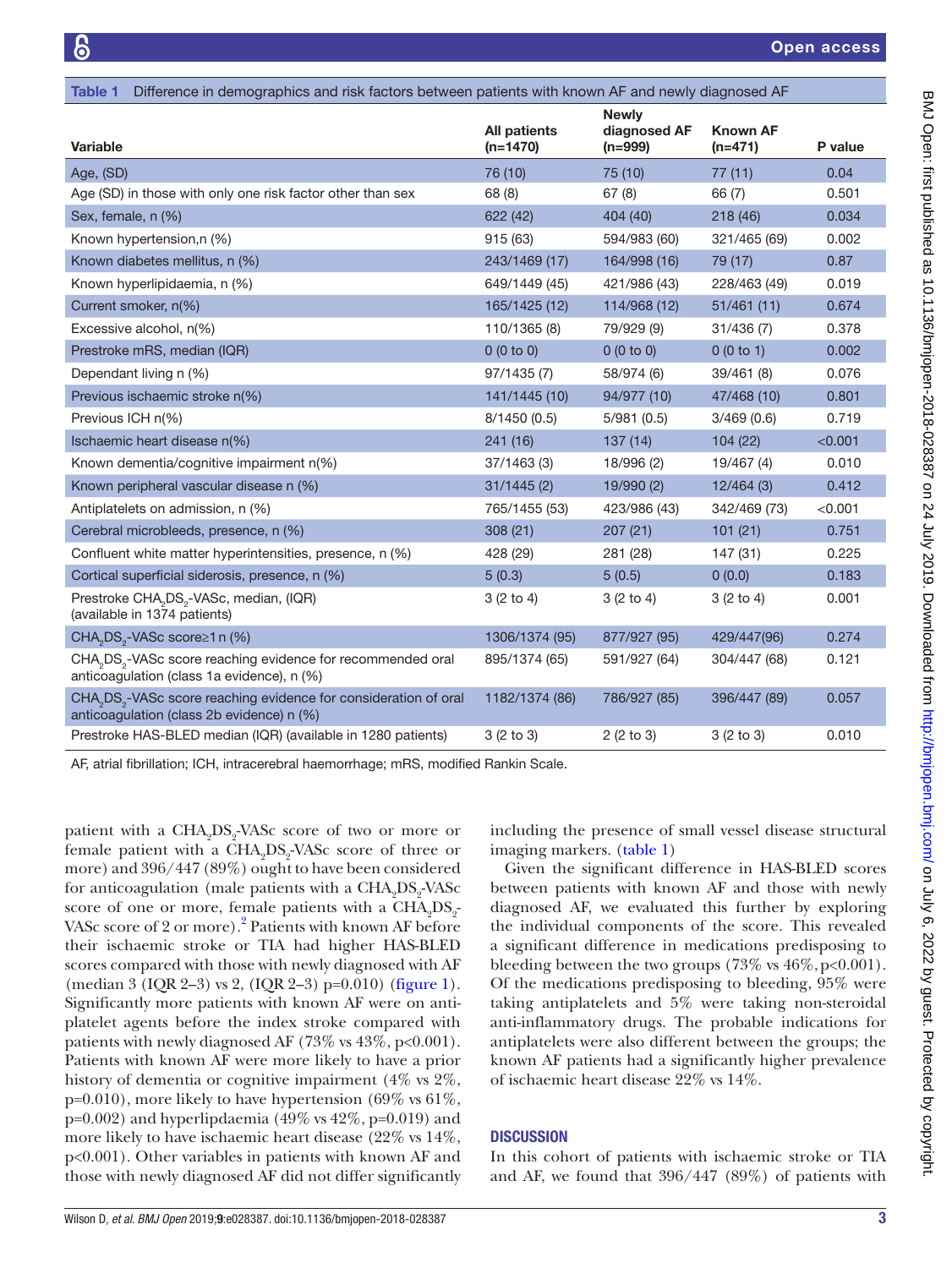known AF had a CHA<sub>2</sub>DS<sub>2</sub>-VASc score indicating anticoagulation should be considered yet were not anticoagulated at the time of their qualifying stroke representing a potential missed opportunity to prevent their ischaemic stroke or TIA.

In our cohort of patients with stroke and known AF, 68% were at high risk of ischaemic stroke with a strong indication for anticoagulation.<sup>[2](#page-5-1)</sup> Although not a true denominator group (which would require patients from the same population with known AF who did not have strokes), the patients who presented with stroke and newly diagnosed AF do serve as a comparator to generate hypotheses regarding why patients with known AF are not being appropriately anticoagulated. In comparison with the patients with newly diagnosed AF, patients with known AF had a higher prevalence of cognitive impairment or dementia, higher prevalence of hypertension and hyperlipidaemia and higher HAS-BLED scores. The HAS-BLED scores were higher, mainly due to the use of antiplatelet agents before their index stroke. There was no difference between structural imaging markers of the cerebral small vessel diseases that cause over 80% of spontaneous (nontraumatic) intracerebral haemorrhage. We found no difference in the neuroimaging features associated with so-called 'bleeding prone arteriopathies' (namely cerebral microbleeds and cortical superficial siderosis, features of cerebral amyloid angiopathy) on brain imaging between those with known AF compared with those with newly diagnosed AF.

Our finding that a large proportion of patients who present with stroke and have AF and have not been previously treated with oral anticoagulation, have previously known AF is consistent with previous studies, although most of these were retrospective. For example, a large retrospective Finnish registry study involving 3404 patients with AF investigating ischaemic stroke events showed that only 55% of patients at high risk of ischaemic stroke (CHADS<sub>2</sub> ≥2) were anticoagulated.<sup>[5](#page-5-3)</sup> The most common reason for withholding anticoagulation in this cohort were infrequent paroxysms of AF (14%), previous bleeding  $(13\%)$  and patient choice  $(9\%)$ , although no clear reason was documented in the majority of cases (35%). The percentage of patients with a CHADS<sub>2</sub> ≥2who were anticoagulated increased over the study period between 2003 and 2012 (from 49% to 65%, p<0.001). A large Swedish retrospective cross-sectional cohort of patients with AF spanning 2004 to 2010 found that only 48% of patients with AF were treated with oral anticoagulants, and of those that were not, 75% did not have a documented reason for withholding.<sup>[6](#page-5-8)</sup> Similarly, data from a New Zealand registry from 2010 to 2014 including 10406 patients with AF and a  $\text{CHA}_2\text{DS}_2\text{-}\text{VASc} \geq 2$  found that only 6298 (61%) were using anticoagulation.<sup>12</sup> Data from a large North American cohort of just under 95000 patients from the 'get with the guidelines' programme showed that only 16% of patients with known AF were receiving anticoagulation.<sup>13</sup> By contrast with these studies, a prospective registry $14$  of consecutive patients

from European centres reported that patients with known AF and CHA<sub>2</sub>DS<sub>2</sub>-VASc≥2 had a higher rate of anticoagulant use (86%; 5600 of 7493 patients) than we observed. However, patients were recruited from hospital-based centres, so might not reflect practice in primary care. Of note, CROMIS-2 AF has the advantage of being a prospective inception cohort with excellent phenotyping, so does not rely on discharge and general practice codes to identify diagnosis and risk factors, which can be inaccurate. Of note, most of our patients (68%) had newly diagnosed AF at the time of their qualifying stroke. A proportion of these patients might have had undiagnosed AF for some time before the stroke. With accessible technology (such as heart monitors in watches) becoming more prevalent, it is possible that the proportion of patients with known AF will increase, presenting a further opportunity to prevent ischaemic stroke in the future.

Although our study highlights the ongoing underuse of anticoagulants in patients with known AF, we were unable to draw firm conclusions for several reasons: most importantly, we excluded patients who were on or previously exposed to anticoagulation, thus we do not know how many patients had ischaemic strokes despite anticoagulation. While we found a higher prevalence of dementia and cognitive impairment in the patients with known AF, this only accounted for 19 patients  $(4\%)$ . As 96% of patients in CROMIS-2 AF were subsequently anticoagulated,<sup>7</sup> it seems unlikely that a strong and persistent contraindication to anticoagulation would explain our results. Although we acknowledge that the strength of the indication for anticoagulation could change after having a TIA or stroke, we did not observe a difference in previous ischaemic or haemorrhagic stroke when comparing those with known and new AF. Secular changes in guidelines are also unlikely to have influenced results as our recruitment started in 2012 and finished in 2015. The European Society of Cardiology guidelines on AF were updated in 2012 and then not again until 2016, so all treatment of patients within the CROMIS-2 AF cohort should have followed the 2012 guidance (which recommends anticoagulation for CHA<sub>2</sub>DS<sub>2</sub>-VASc≥1). Ambiguity regarding ischaemic stroke risk in patients with low CHA<sub>2</sub>DS<sub>2</sub>VASc scores might be another potential reason for the low anticoagulation rates in our cohort. A recent study revealed a wide variation in reported rates of stroke across cohorts, especially those with low CHA2DS2-VASc scores  $(0-1)$ ,<sup>15</sup> where the low rate of subsequent stroke does not indicate a clear expected net benefit with anticoagulation. This is reflected in the 2016 European Society of Cardiology guidelines which recommend anticoagulation for males with a CHA<sub>2</sub>DS<sub>2</sub>-VASc≥1 and females with a  $CHA<sub>2</sub>DS<sub>2</sub>·VASc<sub>2</sub>2.$  The higher HAS-BLED score in those with known AF was largely being driven by a higher use of antiplatelets. Nevertheless, we do not know the definite indication for antiplatelets in this patient group and whether antiplatelets were being used as an oral anticoagulant replacement, although the higher percentage of ischaemic heart disease in the known AF group may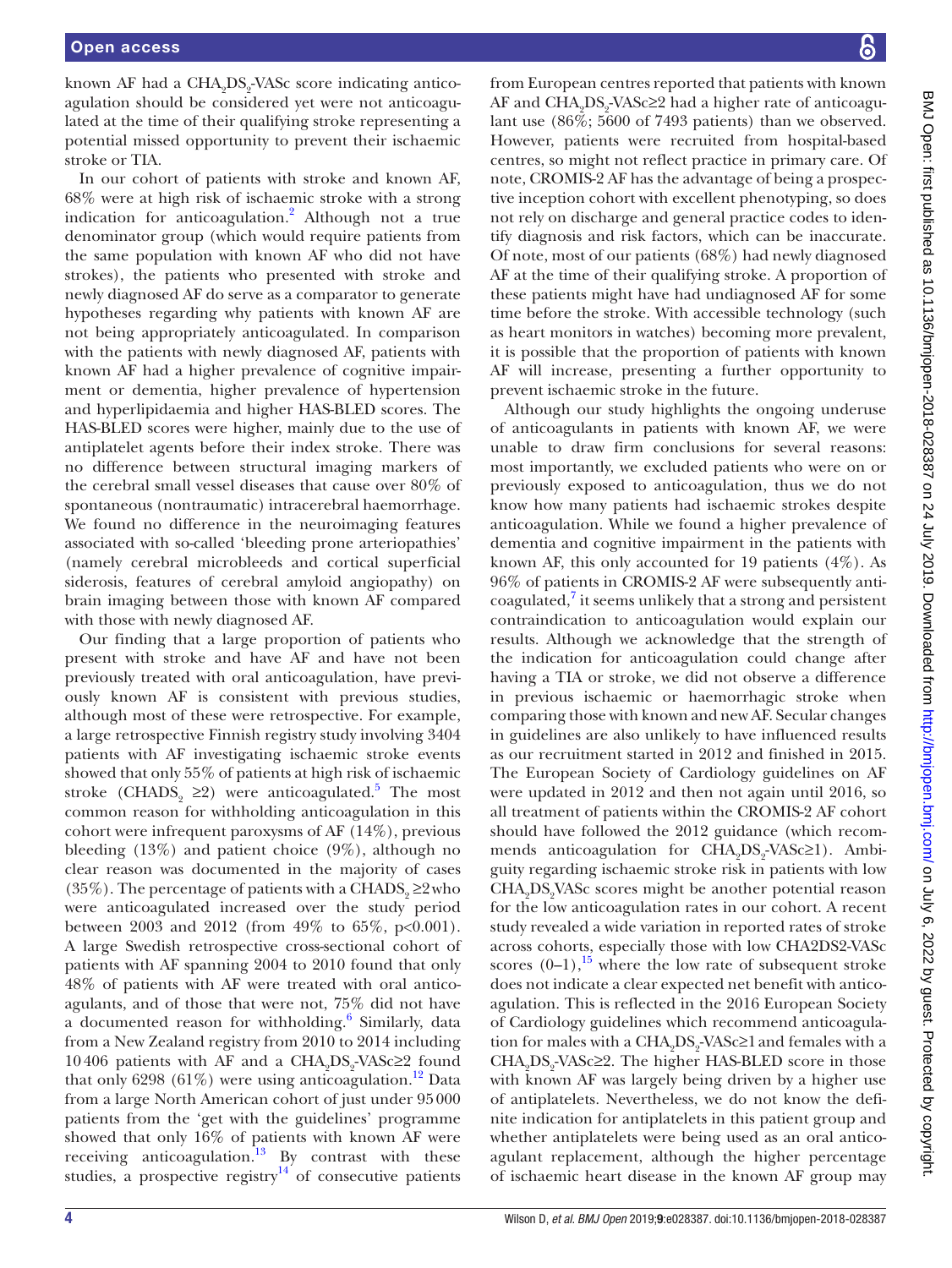partially explain this difference; a clear indication for antiplatelet agents may dissuade the use of anticoagulants, in particular, if dual antiplatelet agents are used, but this does not fully account for the cohort. A higher HAS-BLED score should not exclude anticoagulation per se; HAS-BLED scores≥3should identify patients at higher risk of bleeding, leading to closer monitoring and reduc-tion in modifiable risk factors,<sup>[2](#page-5-1)</sup> rather than a reason to not anticoagulate. Indeed, studies have shown that patients with higher HAS-BLED score benefit the most from anticoagulation.<sup>16 17</sup> Furthermore, the higher predisposition to major bleeding should not discourage clinicians from starting anticogulants as the bleeding risk on aspirin is comparable to the bleeding risk on warfarin.<sup>18</sup>

Our study has strengths; CROMIS-2 AF was a prospective multicentre observational study with a richly phenotyped patient population, allowing us to explore multiple demographic and clinical variables. It recruited from multiple centres and the results therefore reflect a range of clinical practice. The sample size is large and to our knowledge, is the first and only study to look at structural imaging markers of small vessel disease when exploring this clinial question. Since intention to anticoagulate was an inclusion criterion we were able to investigate a cohort without clear contraindications to treatment. The main weakness of our study with regard to the current paper is that CROMIS-2 was not designed to answer this research question; rather, this post-hoc analysis was designed to determine the extent of ongoing underuse of anticoagulation in primary stroke prevention in patients with AF and generate hypotheses to explain the findings. CROMIS-2 did not collect information on: patient preference not to be anticoagulated; the burden or paroxysms in those with paroxysmal AF; reasons for antiplatelet therapy; or reasons that the treating physician or GP decided against anticoagulation, for example, the assessment of frailty. We also acknowledge some strokes may have not been related to AF, although expect this to have been similar across the two groups.

Nevertheless, our findings show patients with AF who are at risk of ischaemic stroke are not being treated adequately, with little progress has been made over the last quarter-century.<sup>19</sup> Further improvements in education to both primary and secondary care physicians as well as patients are required. Bleeding risk scores also need to be interpreted as they were designed: to identify patients for closer monitoring and treatment of modifiable risk factors, and not as a tool to avoid starting anticoagulation.<sup>20</sup> Healthcare policies should focus on closing this persistent translational gap.

#### Author affiliations

<sup>1</sup>New Zealand Brain Research Institute, Christchuch, New Zealand <sup>2</sup>Brain Repair and Rehabilitation, Institute of Neurology, UCL, London, UK <sup>3</sup>Department of Statistical science, University College London, London, UK 4 Stroke Research Group, Department of Brain Repair and Rehabilitation, UCL Institute of Neurology and The National Hospital for Neurology and Neurosurgery, London, UK

5 Department of Neurology, Hemorrhagic Stroke Research Program, Massachusetts General Hospital Stroke Research Center, Harvard Medical School, Boston, Massachusetts, USA

<sup>6</sup> Haemostasis Research Unit, Department of Haematology, University College London, London, UK

<sup>7</sup> Lysholm Department of Neuroradiology, University College London Hospitals NHS Foundation Trust National Hospital for Neurology and Neurosurgery, London, UK <sup>8</sup>Centre for clinical brain sciences, University of Edinburgh, Edinburgh, UK <sup>9</sup>Institute of Cardiovascular Sciences, University of Birmingham, Birmingham, UK <sup>10</sup>University of Glasgow, Glasgow, UK

11Neurology, UCL, London, UK

<sup>12</sup>Department of Brain Repair and Rehabilitation, UCL Institute of Neurology, London, UK

Acknowledgements We thank the principal investigators, patient advisors and research practitioners involved in the CROMIS-2 study.

Collaborators Kirsty Harkness, MD, Louise Shaw, MD, Jane Sword, MD, Azlisham Mohd Nor, MD, Pankaj Sharma, PhD, Roland Veltkamp, MD, Deborah Kelly, MD, Frances Harrington, MD, Marc Randall, MD, Matthew Smith, MD, Karim Mahawish, MD, Abduelbaset Elmarim, MD, Bernard Esisi, MD, Claire Cullen, MD, Arumug Nallasivam, MD, Christopher Price, MD, Adrian Barry, MD, Christine Roffe, MD, John Coyle, MD, Ahamad Hassan, MD, Caroline Lovelock, DPhil, Jonathan Birns, MD, David Cohen, MD, L Sekaran, MD, Adrian Parry-Jones, PhD, Anthea Parry, MD, David Hargroves, MD, Harald Proschel, MD, Prabel Datta, MD, Khaled Darawil, MD, Aravindakshan Manoj, MD, Mathew Burn, MD, Chris Patterson, MD, Elio Giallombardo, MD, Nigel Smyth, MD, Syed Mansoor, MD, Ijaz Anwar, MD, Rachel Marsh, MD, Sissi Ispoglou, MD, Dinesh Chadha, MD, Mathuri Prabhakaran, MD, Sanjeevikumar Meenakishundaram, MD, Janice O'Connell, MD, Jon Scott, MD, Vinodh Krishnamurthy, MD, Prasanna Aghoram, MD, Michael McCormick, MD, Nikola Sprigg MD, Paul O'Mahony, MD, Martin Cooper, MD, Lillian Choy, MD, Peter Wilkinson, MD, Simon Leach, MD, Sarah Caine, MD, Ilse Burger, MD, Gunaratam Gunathilagan, MD, Paul Guyler, MD, Hedley Emsley, MD, Michelle Davis, MD, Dulka Manawadu, MD, Kath Pasco, MD, Maam Mamun, MD, Robert Luder, MD, Mahmud Sajid, MD, Ijaz Anwar, MD, James Okwera, MD, Julie Staals, PhD, Elizabeth Warburton, MD, Kari Saastamoinen, MD, Timothy England, MD, Janet Putterill, MD, Enrico Flossman, MD, Michael Power, MD, Krishna Dani, MD, David Mangion, MD, Appu Suman, MD, John Corrigan, MD, Enas Lawrence, MD, and Djamil Vahidassr, MD.

Contributors DW drafted and revised the manuscript, was involved in study concept and analysis, interpretation of data and statistical analysis. GA revised the manuscript analysis and interpretation of data and statistical analysis. GB contributed to data acquisition and manuscript revision. CS revised the manuscript, coordinated the study and acquisition of data. AC revised the manuscript and was involved with acquisition of data. DS revised the manuscript. MW revised the manuscript and was involved with acquisition of data. HC revised the manuscript and was involved with study design. TY revised the manuscript and was involved with study design. RS revised the manuscript and was involved with study design. GYHL revised the manuscript and was involved with study design. KM revised the manuscript and was involved with study design. MMB revised the manuscript and was involved with study design. HRJ revised the manuscript was involved with study design and analysis of data. DJW revised the manuscript, was involved in study concept and design, analysis and interpretation of data, study supervision and obtaining funding.

Funding CROMIS-2 is funded by the Stroke Association and British Heart Foundation and this study was funded by University College London.

Competing interests None declared.

Patient consent for publication Written informed consent was obtained from all participants (or consultees of participants).

Ethics approval Ethics for CROMIS-2 approved by National Research Ethics Service, Central London (IRAS reference 10/H0716/61).

Provenance and peer review Not commissioned; externally peer reviewed.

Data sharing statement Data will be made available upon reasonable request to the steering committee.

Open access This is an open access article distributed in accordance with the Creative Commons Attribution Non Commercial (CC BY-NC 4.0) license, which permits others to distribute, remix, adapt, build upon this work non-commercially, and license their derivative works on different terms, provided the original work is